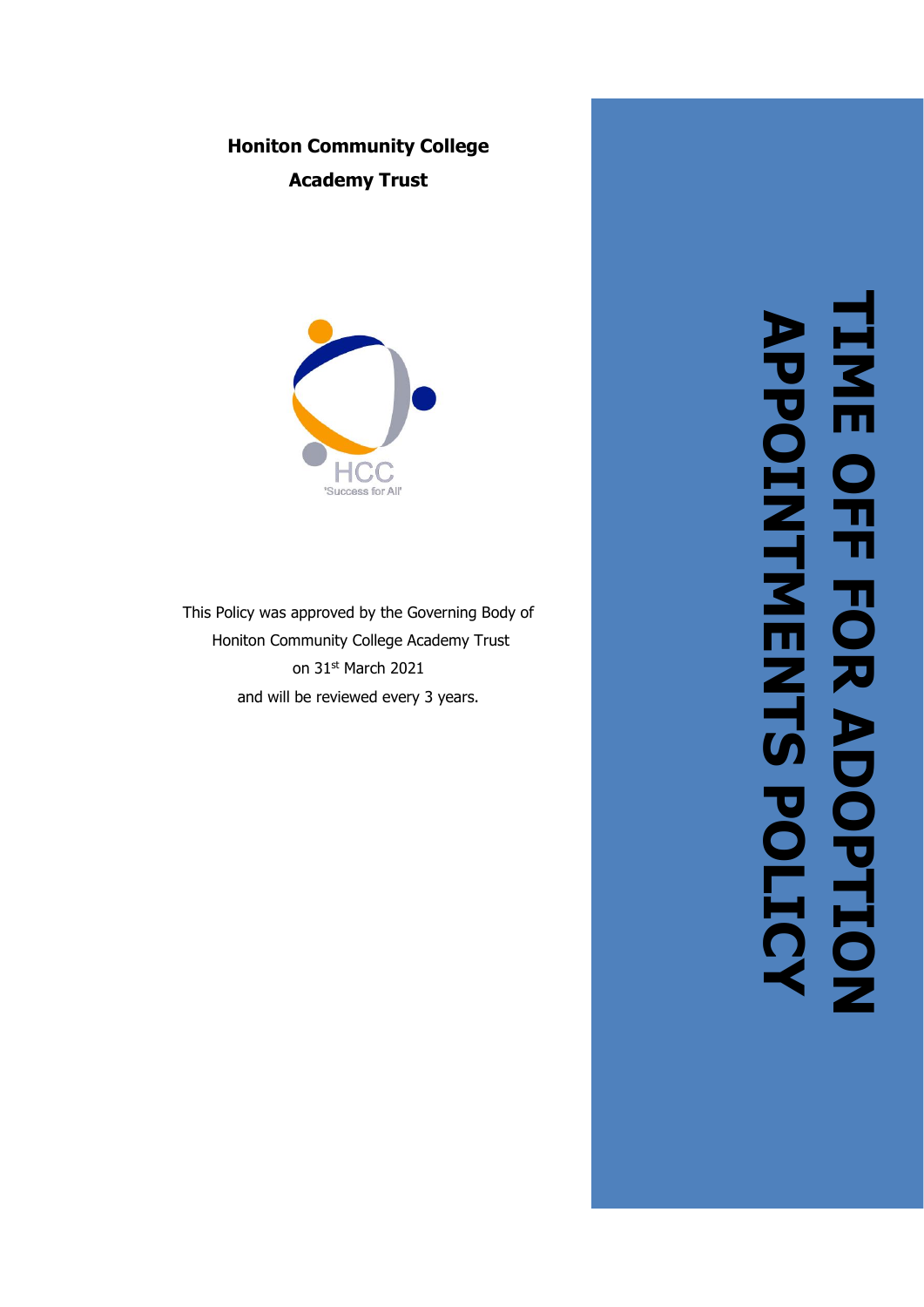#### **Contents CLAUSE**

| <b>CLAUJL</b> |  |  |
|---------------|--|--|
|               |  |  |
|               |  |  |
| 3.            |  |  |
|               |  |  |
| 5.            |  |  |
|               |  |  |
|               |  |  |
|               |  |  |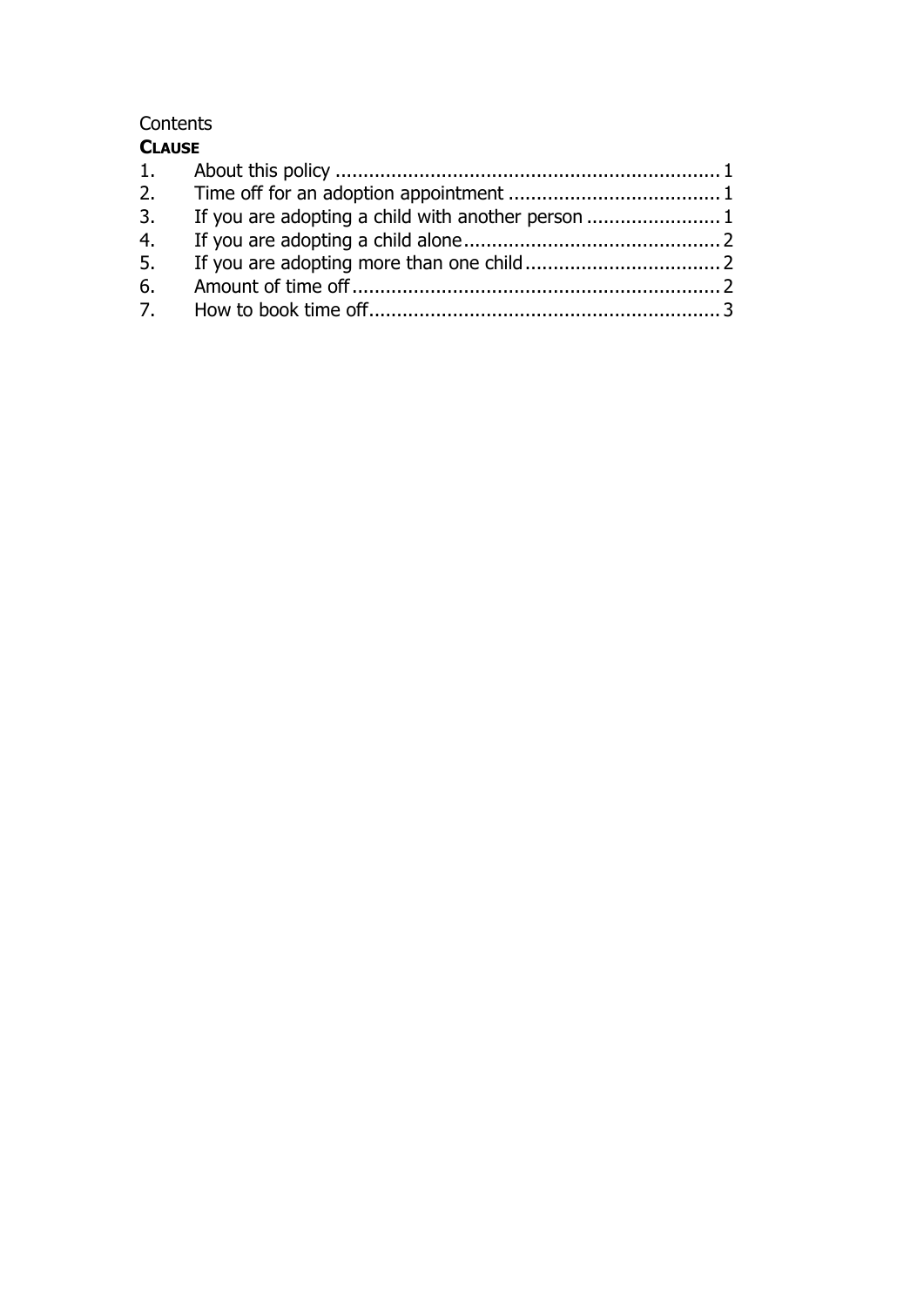# **1. ABOUT THIS POLICY**

- 1.1 This policy outlines the statutory right to take time off to attend adoption appointments.
- 1.2 This policy applies to employees and agency workers. It does not apply to self-employed contractors.
- 1.3 If you are an agency worker, the rights set out in this policy only apply to you once you have worked in the same role with us for at least 12 continuous weeks (which may include more than one assignment). For these purposes we will ignore any breaks due to holiday or other leave to which you are entitled, breaks due to workplace closure, breaks due to industrial action, breaks of up to 28 weeks in cases of sickness or jury service, and breaks of up to six weeks for any other reason. We will treat breaks due to pregnancy or childbirth up to 26 weeks after birth, and any statutory maternity, paternity or adoption leave, as time worked.
- 1.4 This policy does not form part of any employee's contract of employment and we may amend it at any time.

# **2. TIME OFF FOR AN ADOPTION APPOINTMENT**

- 2.1 An adoption appointment is an appointment arranged by an adoption agency (or at the agency's request) for you to have contact with a child who is to be placed with you for adoption, or for any other purpose related to the adoption.
- 2.2 You may take time off to attend an adoption appointment once the agency has notified you that a child is to be placed with you for adoption but before the child is actually placed with you.

# **3. IF YOU ARE ADOPTING A CHILD WITH ANOTHER PERSON**

3.1 Where you and your partner are adopting a child, you must decide between you who will be treated as the primary adopter and who will be treated as the secondary adopter for the purposes of time off. You must tell us your decision the first time you request time off for an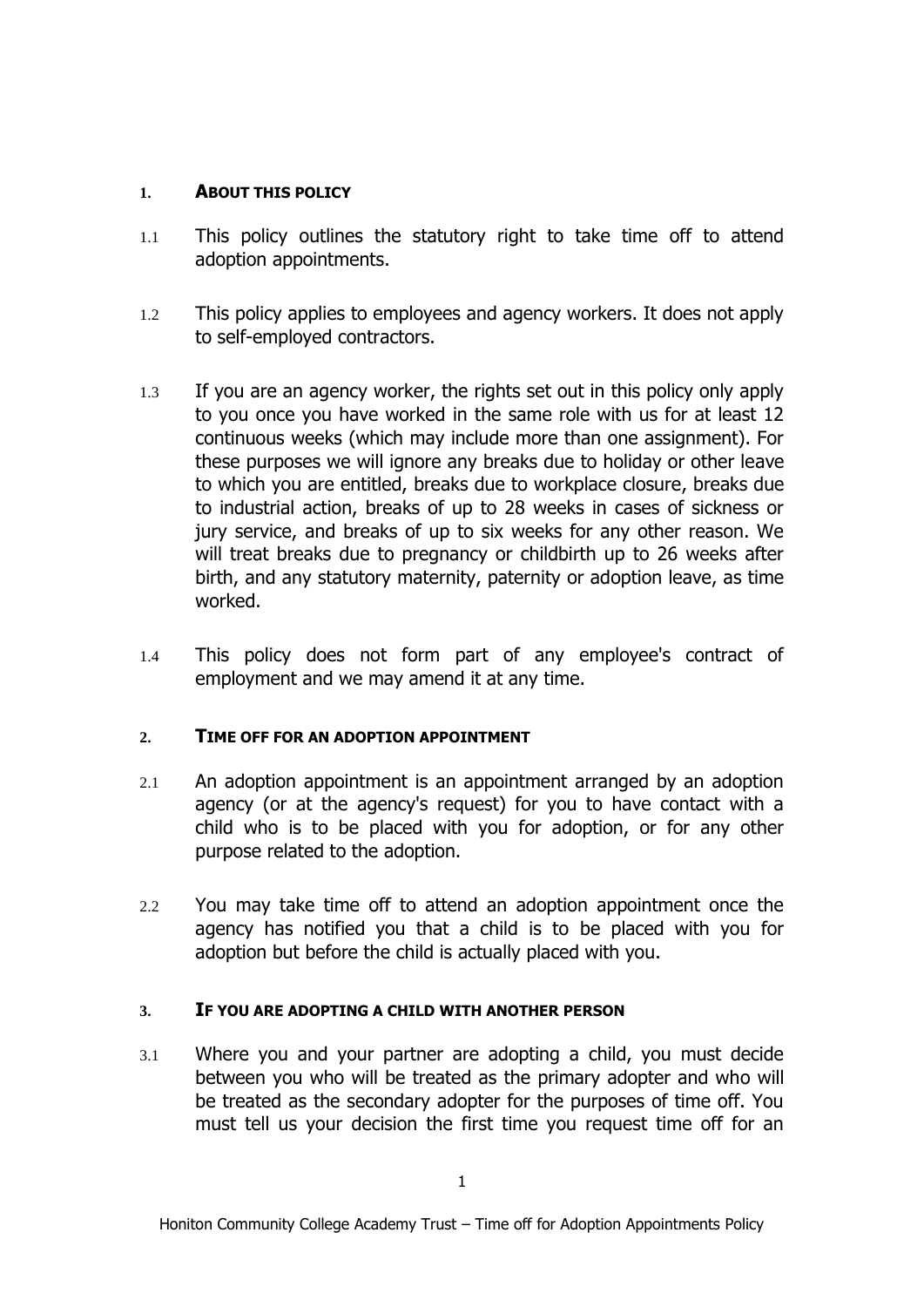adoption appointment. This will affect how much time you can take off and whether it is paid.

- 3.2 You would usually choose to be the primary adopter if you intend to take adoption leave when the child is placed with you. You would not be able to take paternity leave if you have elected to be the primary adopter.
- 3.3 You would usually choose to be the secondary adopter if you intend to take paternity leave when the child is placed with you, although you may be able to take adoption leave if your partner is not taking it.

## **4. IF YOU ARE ADOPTING A CHILD ALONE**

If you are adopting a child alone, you are treated as the primary adopter.

## **5. IF YOU ARE ADOPTING MORE THAN ONE CHILD**

If the agency is placing more than one child with you as part of the same arrangement, this is treated as one adoption and will not increase the number of appointments you can take time off to attend. Any time off under this policy must be taken before the first child is placed with you.

# **6. AMOUNT OF TIME OFF**

- 6.1 If you are adopting on your own or have elected to be the primary adopter, you may take paid time off to attend an adoption appointment on up to five occasions in relation to any particular adoption.
- 6.2 If you are the secondary adopter, you may take unpaid time off to attend an adoption appointment on up to two occasions only.
- 6.3 You must not take more than six and a half hours off for each appointment, including travel and waiting time.